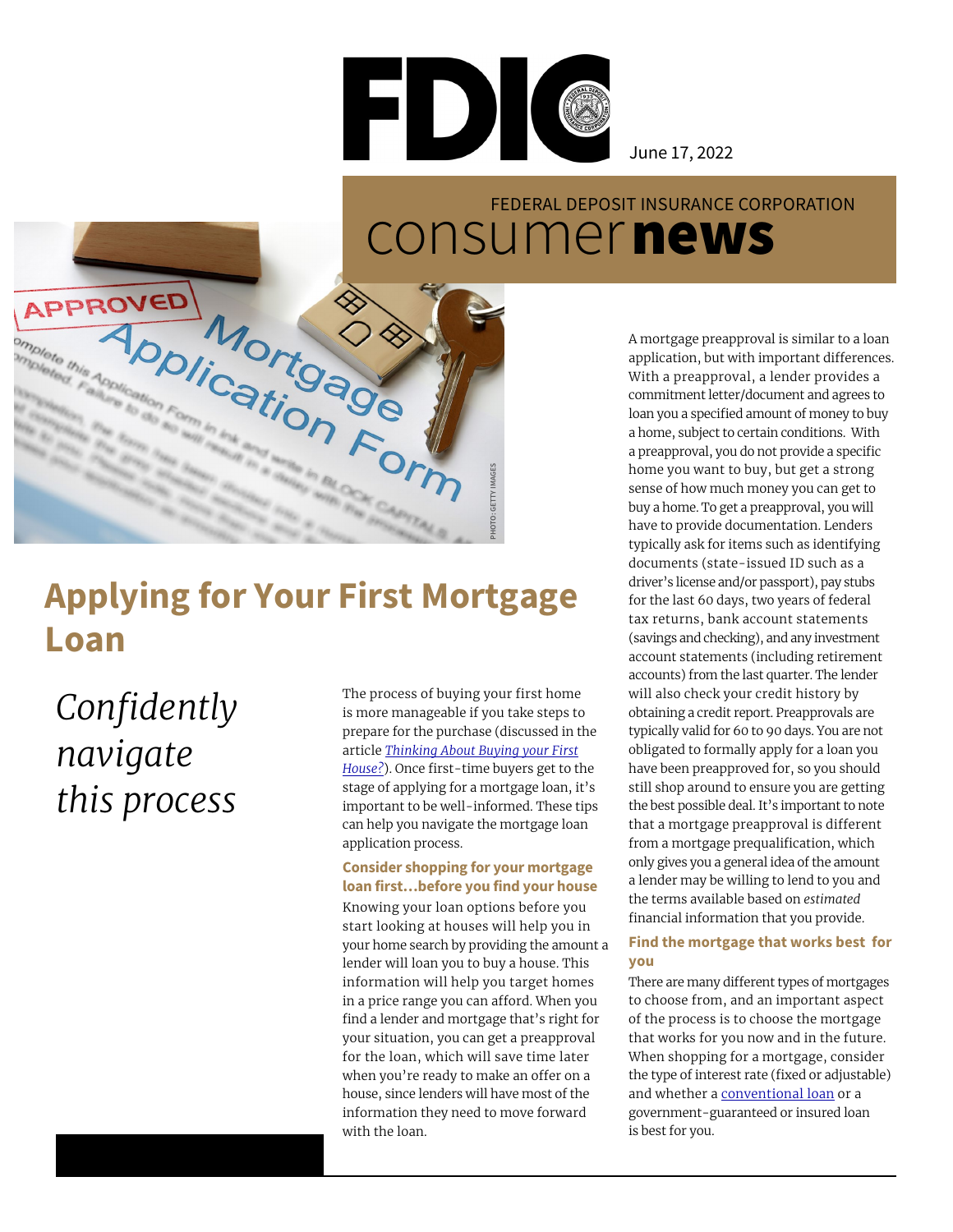#### *Rates*

The distinguishing feature of the fixed rate mortgage loan is that the interest rate does not change. This means your monthly principal and interest payment will stay the same for the entire repayment term, whether it is, for example, 15 years or 30 years. (However, your total monthly payment could still change if you pay property taxes and insurance as part of your monthly mortgage payment and those costs change.) On the other hand, the interest rate fluctuates periodically (such as annually) with an adjustable rate mortgage (ARM), so your monthly payment typically will change when the rate does. ARMs can offer a lower *initial* interest rate than fixed rate mortgages, but when the rates increase, your payments typically increase.

Before deciding on a fixed rate mortgage or ARM, consider how long you plan to be in the house you're purchasing. In general, borrowers who anticipate selling their home within a few years are more likely to benefit from a low-rate ARM than those who plan to own the home for many years. But, an ARM can be a good choice for some borrowers depending on other factors. Be sure to consider whether you can make your ARM loan payments if the interest rate increases to the highest level it could go while you own the home.

#### *Loan types*

You may also choose a conventional mortgage loan or a loan insured or guaranteed by the federal government. Loans from the Federal Housing Administration (FHA), the United States Department of Veterans Affairs (VA), and the United States Department of Agriculture (USDA) offer [government](https://www.fdic.gov/resources/bankers/affordable-mortgage-lending-center/products.html) [insured or guaranteed loans.](https://www.fdic.gov/resources/bankers/affordable-mortgage-lending-center/products.html) These loans typically have more flexible requirements than conventional loans (such as the minimum credit score needed for approval) and may allow borrowers to make smaller down payments than for conventional loans. However, rates and fees may be higher for these loans than for conventional loans, depending on your credit history, down payment, and other factors. However, you'll have to pay for mortgage insurance, an extra cost increasing your monthly payments that protects the lender in the event you default on the mortgage.

You may also find lenders offering interestonly loans, hybrid mortgages, and balloon payment loans. These loans generally start with low payments that increase over time. Before choosing one of these loans, be sure you understand the loans terms and the potential risks.

Once you decide on a type of mortgage, comparison shop for your loan by online and/or by getting quotes from different lenders. Interest rates and fees vary from lender to lender, even for the same type of loan, so shop around and don't be afraid to try to negotiate these costs.

#### **Loan estimate**

Knowing the monthly payment and the interest rate of your loan is not enough; you need to understand the major other costs and other terms of the loan. When you apply for a mortgage, the lender must provide you with a document called the ["Loan Estimate](https://www.consumerfinance.gov/owning-a-home/loan-estimate/?_gl=1*wcmild*_ga*NzE5NDA4OTk3LjE2MzM2MjA1ODM.*_ga_DBYJL30CHS*MTY1MTg0NTk3MC4yMC4xLjE2NTE4NDY2NjQuMA..)" within three business days of receiving your application. The Loan Estimate provides important information about the loan offered to you by the lender, including a summary of loan terms, estimated loan and closing costs, and additional information.

#### **Moving forward with the loan**

The Loan Estimate is not an approval of the loan; it simply shows the loan terms the lender can offer you if you decide to move forward with it. You must inform the lender if you decide to proceed with the loan, and you can obtain a written "lock-in" from the lender. A lock-in guarantees the rate agreed upon, the period the lock-in lasts, and other information you specifically negotiated, such as the number of "points" (fees) to be paid to the lender for the loan. (Usually, the more points you pay, the lower the interest rate.) A fee may be charged for locking in the loan rate. If so, ask if the fee is refunded at closing.

As your loan application is being processed you may be asked to provide additional documentation showing the source of your down payment funds, cash reserves to cover the first few months of mortgage payments, and documents specific to your situation.

#### **Closing the loan**

[Closing](https://www.consumerfinance.gov/owning-a-home/closing-disclosure/?_gl=1*hvrbki*_ga*NzE5NDA4OTk3LjE2MzM2MjA1ODM.*_ga_DBYJL30CHS*MTY1MTg0NTk3MC4yMC4xLjE2NTE4NDc4NTEuMA..) is the last stage in the process. At closing, you'll be required to have the agreed-upon funds, which could be used for the closing costs (including the escrow deposit, which is money that is set aside for a couple of months of property tax and mortgage insurance payments) and the down payment. The [closing costs](https://www.consumerfinance.gov/ask-cfpb/what-fees-or-charges-are-paid-when-closing-on-a-mortgage-and-who-pays-them-en-1845/?_gl=1*7p72a2*_ga*NzE5NDA4OTk3LjE2MzM2MjA1ODM.*_ga_DBYJL30CHS*MTY1MDQ1ODM3OS4xOS4wLjE2NTA0NTgzODAuMA..) vary, depending on the type of loan you choose, and property type, but could be 2% to 6% of the loan amount. These costs generally include appraisal fees, attorney fees, credit report fees, title search fees, and property inspection fees.

To learn more about mortgages, see the FDIC Affordable Mortgage Lending Guide at [https://www.fdic.gov/consumers/](https://www.fdic.gov/consumers/community/mortgagelending/guide.html) [community/mortgagelending/guide.html](https://www.fdic.gov/consumers/community/mortgagelending/guide.html). Also, the Consumer Financial Protection Bureau website provides helpful information about mortgages at [https://www.consumerfinance.gov/](https://www.consumerfinance.gov/consumer-tools/mortgages/) [consumer-tools/mortgages/.](https://www.consumerfinance.gov/consumer-tools/mortgages/)

#### **Additional resources**

[FDIC Affordable Mortgage Lending Center](https://www.fdic.gov/resources/bankers/affordable-mortgage-lending-center/index.html) [FDIC Path to Buying a Home](https://playmoneysmart.fdic.gov/tools/122) [FDIC Get Banked](https://www.fdic.gov/getbanked/index.html) [CFPB Mortgage Key Terms](https://www.consumerfinance.gov/consumer-tools/mortgages/answers/key-terms/?_gl=1*ljzwx7*_ga*NzE5NDA4OTk3LjE2MzM2MjA1ODM.*_ga_DBYJL30CHS*MTY1MTg0NTk3MC4yMC4xLjE2NTE4NDY4MjEuMA..)

For more consumer resources, visit **[FDIC.gov](https://www.fdic.gov/)**, or go to the **[FDIC Knowledge Center](https://ask.fdic.gov/fdicinformationandsupportcenter/s/public-information?language=en_US)**. You can also call the FDIC toll-free at **1-877-ASK-FDIC (1-877-275-3342)**. Please send your story ideas or comments to **ConsumerNews@fdic.gov**.